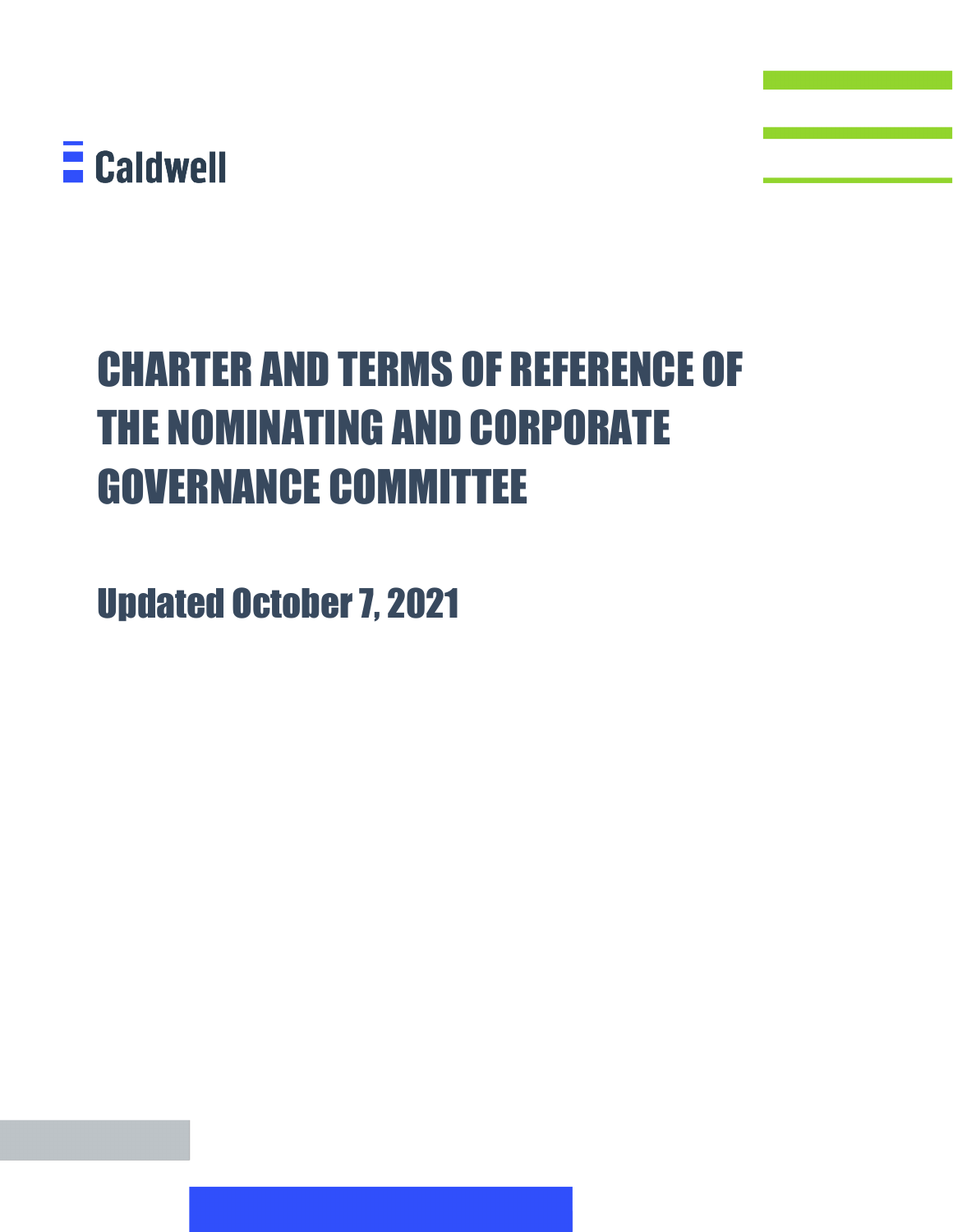# CHARTER AND TERMS OF REFERENCE OF THE NOMINATING AND CORPORATE GOVERNANCE **COMMITTEE**

### ROLE AND OBJECTIVE

The purpose of the Nominating and Corporate Governance Committee Nominating and Corporate Governance Committee (the "Committee") is to assist the board of directors (the "Board") of the Corporation in fulfilling its responsibilities relating to:

- Identifying and recommending candidates for election or appointment to the Board to be put before the annual shareholders meeting or the Board in the event of a vacancy on the Board and oversee the Corporation's process for director orientation and assessment.
- The development of the Corporation's approach to matters concerning corporate governance and, from time to time, reviewing and making recommendations to the Board as to such matters.
- Succession planning in relation to the Board and senior management.

#### MEMBERSHIP OF COMMITTEE

- 1. The Committee shall be comprised of at least three (3) directors of Caldwell, none of whom are members of management of Caldwell and all of whom are "unrelated directors" (as such term is used in the Report of the Toronto Stock Exchange on Corporate Governance in Canada) and "independent" (as such term is used in Multilateral Instrument 52-110).
- 2. The Board shall appoint the Committee Chair, who shall be an unrelated director.
- 3. Each member shall hold office until his or her term as a member of the Committee expires or is terminated.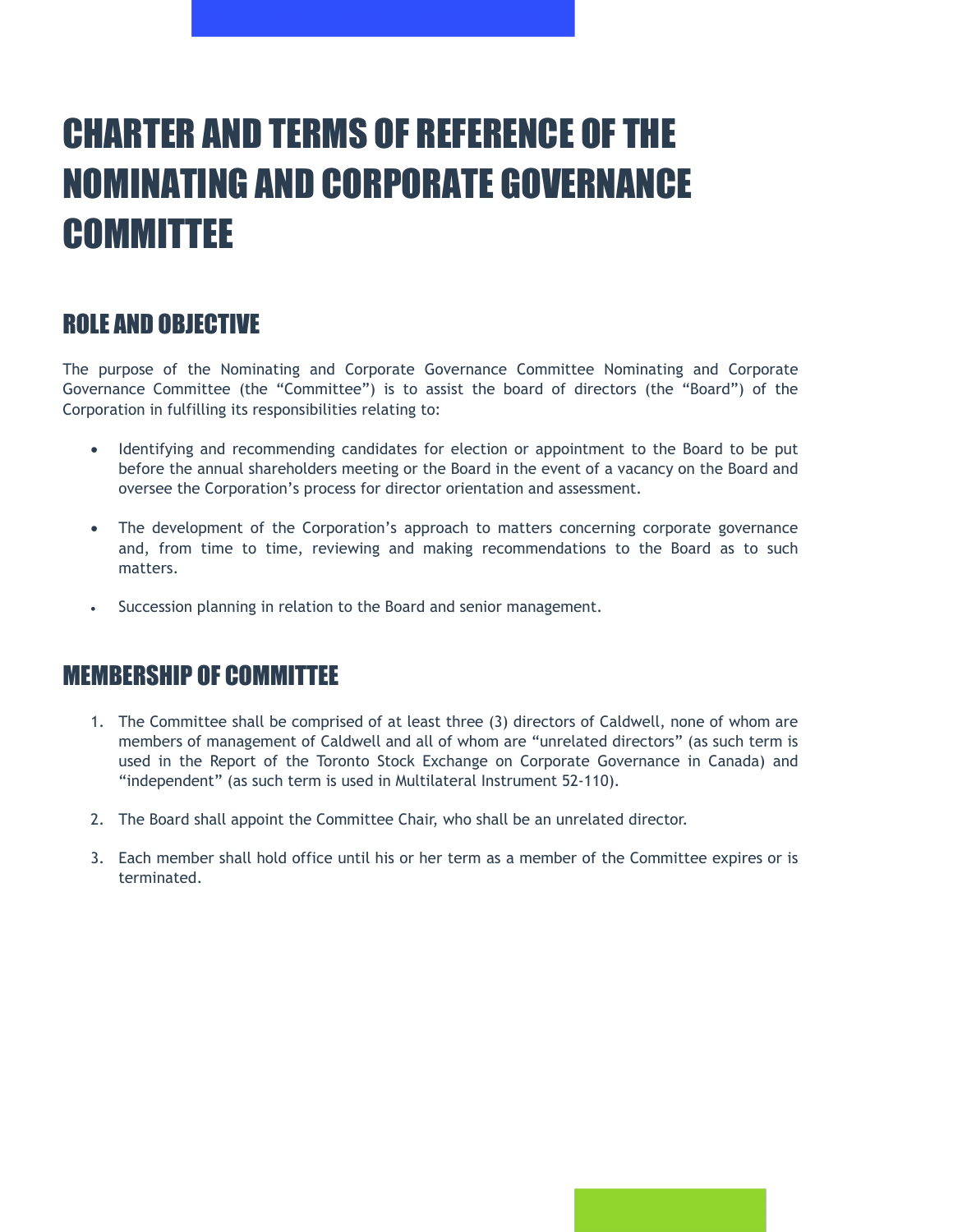### CHARTER AND RESPONSIBILITIES OF COMMITTEE

#### Nominating and Corporate Governance:

- 1. In addition to any other duties and authorities delegated to it by the Board from time to time, the Committee will have the authority and responsibility for
	- (a) Reviewing annually the mandates of the Board and ensuring that each committee of the Board annually reviews and recommends to the Board such amendments to its mandate as it believes are necessary or desirable;
	- (b) Preparing and recommending to the Board annually a statement of corporate governance practices to be in included in the Corporation's annual report or information circular as required by the Toronto Stock Exchange and any other regulatory authority;
	- (c) To make recommendations to the Board as to which directors should be classified as "independent" directors, "related" directors or "unrelated" directors pursuant to any such report or circular;
	- (d) Reviewing on a periodic basis the composition of the Board and ensuring that an appropriate number of independent directors sit on the Board, analyzing the needs of the Board and recommending nominees who meet such needs.
	- (e) Assessing, at least annually, the effectiveness of the Board as a whole, the committees of the Board and the contribution of individual directors, including considering the appropriate size of the Board;
	- (f) Recommending suitable candidates for nominees for election or appointment as directors, and recommending the criteria governing the overall composition of the Board and governing the desirable individual characteristics for directors;
	- (g) As required, developing, for approval by the Board, an orientation and education program for new recruits to the Board;
	- (h) Acting as a forum for concerns of individual directors in respect of matters that are not readily or easily discussed in a full Board meeting, including the performance of management or individual members of management or the performance of the Board or individual members of the Board;
	- (i) Developing and recommending to the Board for approval and periodically reviewing structures and procedures designed to ensure that the Board can function effectively and independently of management;
	- (j) Reviewing succession plan, including making recommendations to the board of directors regarding appointments of corporate officers and senior management;
	- (k) Reviewing annually the Committee's Mandate and Terms of Reference
	- (l) Reviewing and considering the engagement at the expense of the Corporation of professional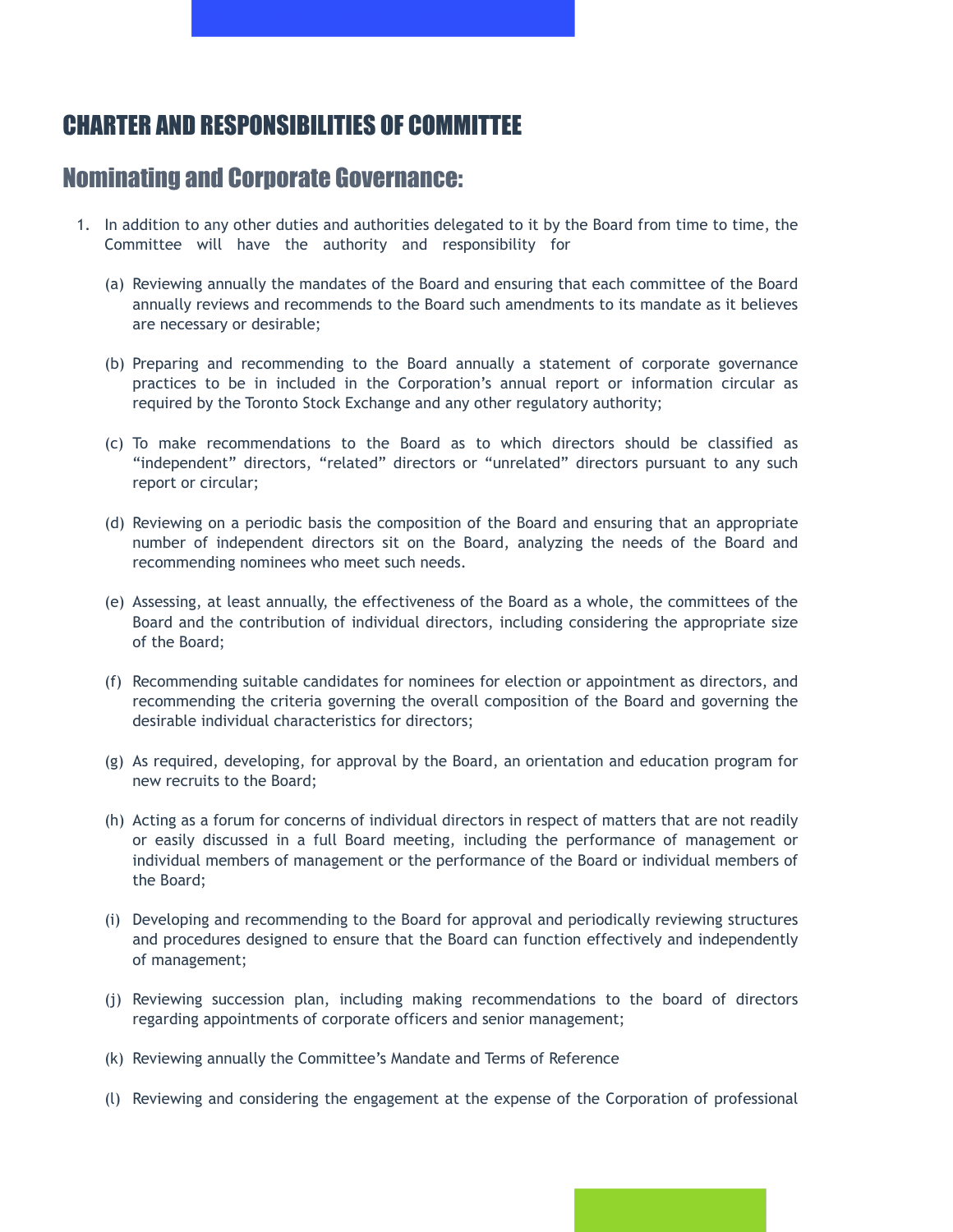and other advisors by any individual director when so requested by any such director;

- (m) Establishing, reviewing and updating periodically a Code of Business Conduct and Ethics (the "Code") and ensuring that management has established a system to monitor compliance with this code;
- (n) Establishing, reviewing and updating periodically a Whistleblower Policy and ensuring that management has established a system to monitor compliance with this code; and
- (o) Reviewing management's monitoring of the Corporation's compliance with the organization's Code.

#### MEETINGS AND ADMINISTRATIVE MATTERS

- 1. At all meetings of the Committee every motion shall be decided by a majority of the votes cast. In case of an equality of votes, the Chair of the meeting shall not be entitled to a second or casting vote.
- 2. The Chair shall preside at all meetings of the Committee, unless the Chair is not present, in which case the members of the Committee present shall designate from among the members present the Chair for purposes of the meeting.
- 3. A quorum for meetings of the Committee shall be a majority of its members, and the rules for calling, holding, conducting and adjourning meetings of the Committee shall be the same as those governing the Board unless otherwise determined by the Board.
- 4. Meetings of the Committee should be scheduled to take place at least four times per year and at such other times as the Chair or any member of the Committee may request (see suggested agenda – "Schedule A"). The Committee should meet in camera at least once per year.
- 5. Agendas, approved by the Chair, shall be circulated to Committee members along with background information on a timely basis prior to the Committee meetings.
- 6. Notice of the meetings may be provided by mail, personal delivery, facsimile, electronic mail or telephone, provided that the method of notification chosen shall be capable of being received by members of the Committee at least 24 hours before a Committee meeting at the member's contact information last recorded. Any member may in any manner waive notice of the meeting.
- 7. The Committee may invite such officers, directors and employees of Caldwell as it may see fit from time to time to attend at meetings of the Committee and assist thereat in the discussion and consideration of the matters being considered by the Committee.
- 8. Any member of the Board Directors may attend any Committee meeting as an ex-officio member at his discretion.
- 9. Minutes of the Committee will be recorded and maintained and circulated to directors who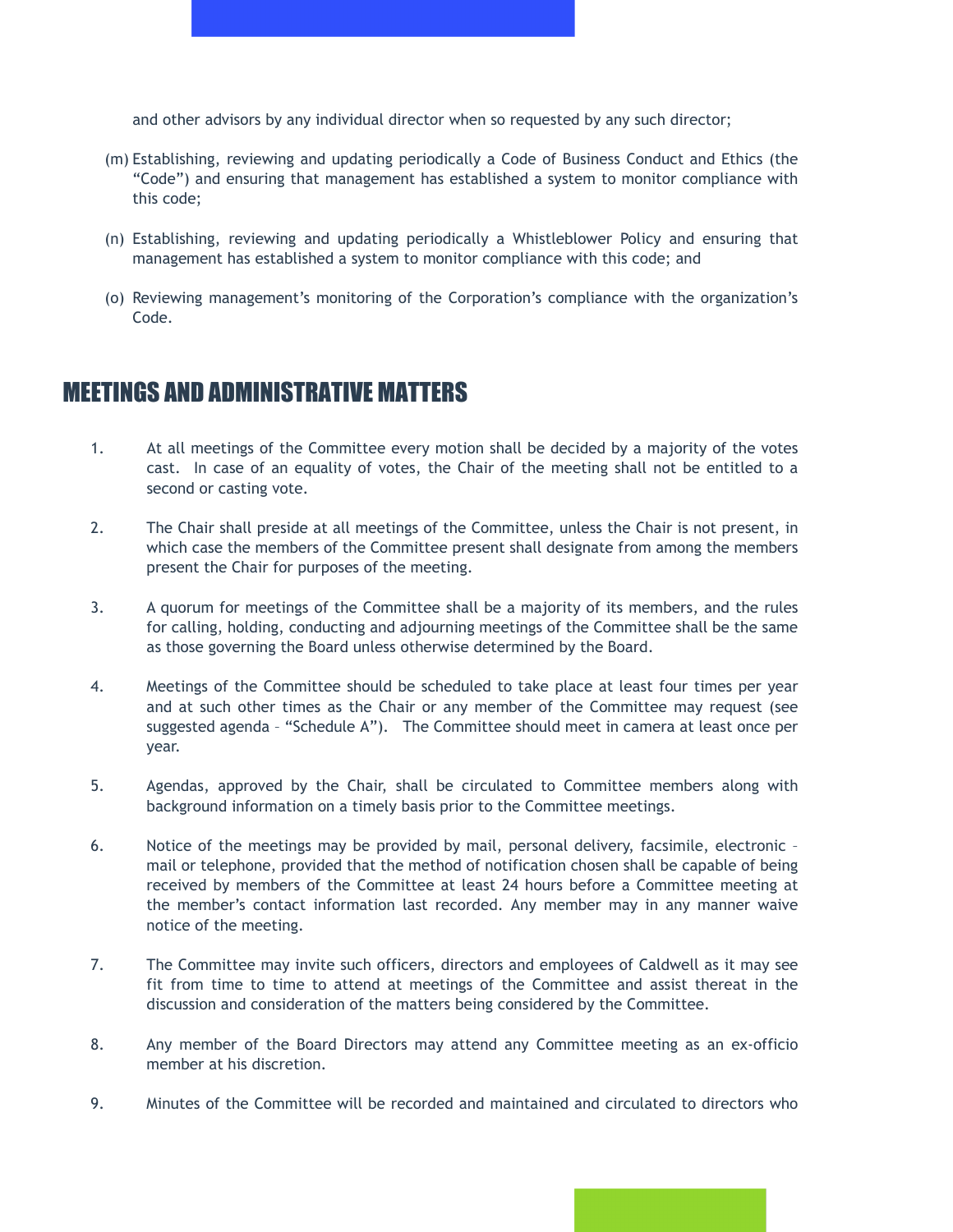are not members of the Committee or otherwise made available at a subsequent meeting of the Board.

- 10. The Committee may retain persons having special expertise and/or obtain independent professional advice to assist in fulfilling its responsibilities at the expense of the Corporation.
- 11. Any member of the Committee may be removed or replaced at any time by the Board and shall cease to be a member of the Committee as soon as such member ceases to be a director. The Board may fill vacancies on the Committee by appointment from among its members. If and whenever a vacancy shall exist on the Committee, the remaining members may exercise all its powers so long as a quorum remains. Subject to the foregoing, each member of the Committee shall hold such office until the close of the next annual meeting of shareholders following appointment as a member of the Committee.
- 12. Any issues arising from these meetings that bear on the relationship between the Board and management should be communicated to the Chair of the Board by the Committee Chair.